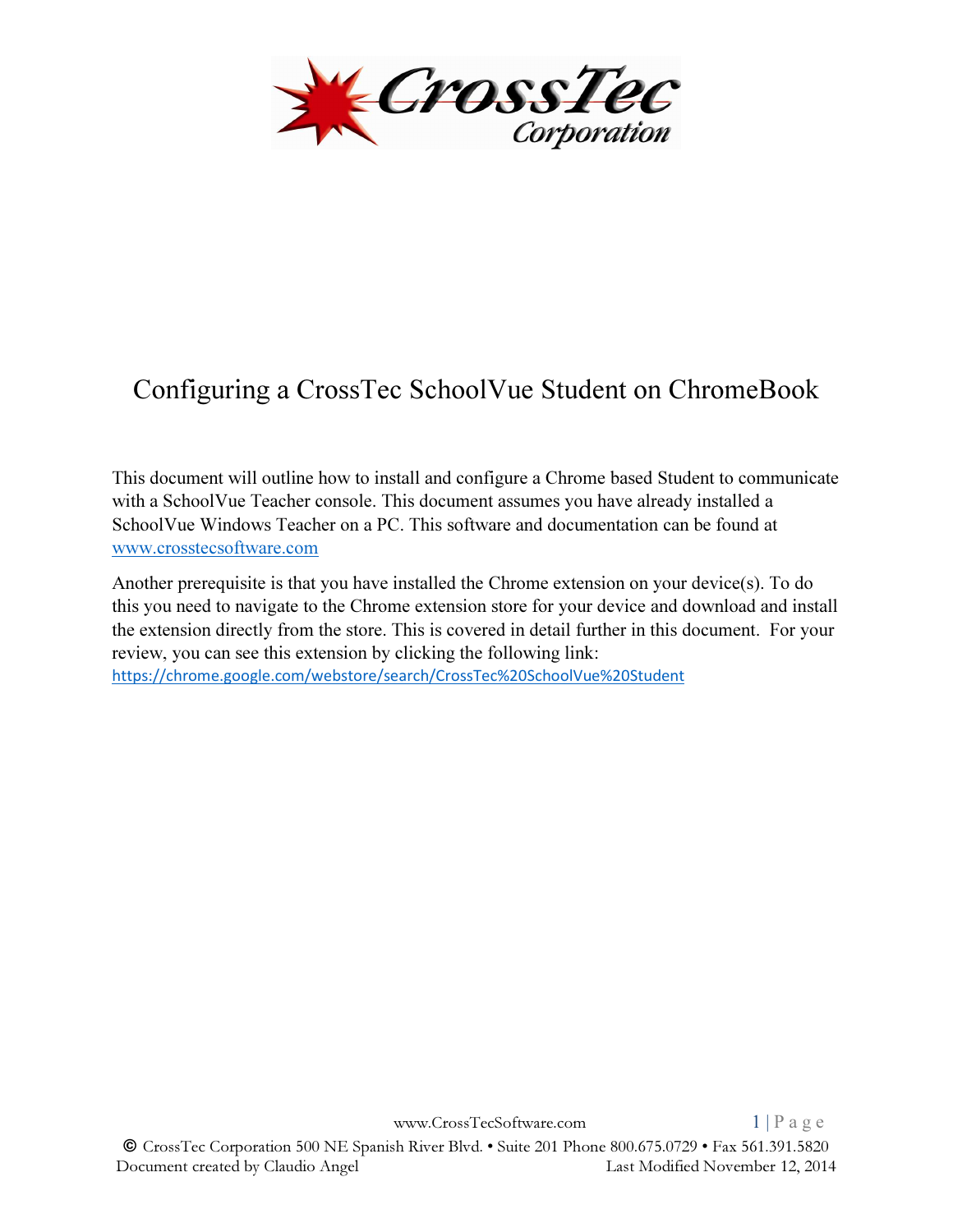

| First download the SchoolVue software      |
|--------------------------------------------|
| from our website                           |
| www.crosstecsoftware.com (if you don't     |
| already have it) and run the install.      |
| Select custom install. If you have already |
| installed the software then select modify, |
| you will see the option to select Name     |
| and Connectivity Server (NCS), this        |
| should be installed on a computer with a   |
| static IP address.                         |
|                                            |



| General   | Kevs                              | Operators Redundancy Licenses Security       |               | After the installation of the NCS the                  |
|-----------|-----------------------------------|----------------------------------------------|---------------|--------------------------------------------------------|
|           | Listening Port and Interfaces     |                                              |               | configuration will come up and you will                |
|           | Listen on all IP interfaces       |                                              |               | configure the Port and the Gateway Key.                |
| Port(s):  |                                   | 443                                          |               | The port by default is 443 this does not               |
|           |                                   | (e.g. 443, 3085, etc.)                       |               | normally need to be changed.                           |
|           | Listen on specified IP interfaces |                                              |               |                                                        |
|           | <b>IP Address</b>                 | Port                                         | Add           | If the configuration does not come up, right           |
|           |                                   |                                              | Delete        | click the NCS in the taskbar and select                |
|           |                                   |                                              |               | Configure Connectivity server.                         |
|           |                                   |                                              | Fdit.         |                                                        |
|           |                                   |                                              |               |                                                        |
|           | Comms. Management Packet Interval |                                              |               | <b>CrossTec Connectivity Server Console</b>            |
|           | CMPI (secs):                      | 60                                           |               | е'n                                                    |
|           |                                   |                                              |               |                                                        |
|           | Event Log Files                   |                                              |               |                                                        |
| Location: |                                   | C:\Program Files (x86)\CrossTec\CrossTec Ren |               |                                                        |
|           | Max. file size (KB):              | 1000                                         | Browse        | $96 \oplus$                                            |
|           |                                   |                                              |               | Customize<br>圃<br>100%<br>- 45                         |
|           |                                   |                                              |               | 100%                                                   |
|           |                                   | OK<br>Cancel                                 | Help<br>Apply | 2:52 PM<br><b>b</b> michelle dugg: Q Q<br>11.40<br>Iю. |
|           |                                   |                                              |               | 11/11/2014                                             |

www.CrossTecSoftware.com 2 | P a g e

© CrossTec Corporation 500 NE Spanish River Blvd. • Suite 201 Phone 800.675.0729 • Fax 561.391.5820 Document created by Claudio Angel Last Modified November 12, 2014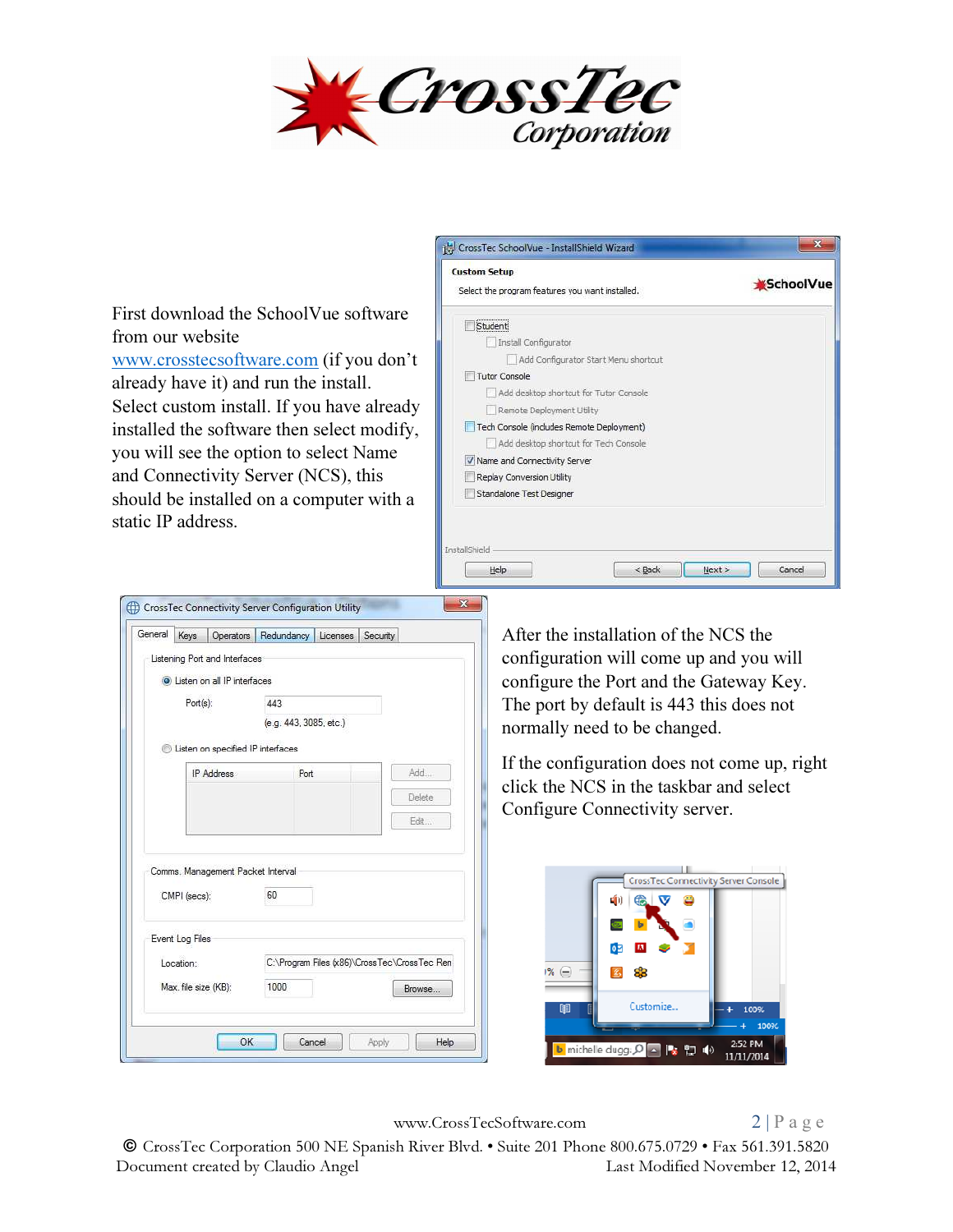

The Gateway key is located under the Keys Tab. You need at least one but you can have multiple. This key is for security and can be set to anything you want.

Click on Add and then under Description add any description that you like. Now click on Set and type the Connectivity Server key in the first space and then confirm the key in the second space. Now click on ok and then ok again and then ok once more and you have successfully configure the NCS.

Remember this NCS key as this key will need to be added into the Tutor console to be able to browse the NCS and connect to the students in the NCS.

|              | Keys<br>Operators<br>Connectivity Server Keys:                                                                                          | Redundancy   Licenses | Security     |
|--------------|-----------------------------------------------------------------------------------------------------------------------------------------|-----------------------|--------------|
| Description  |                                                                                                                                         | <b>Creation Date</b>  |              |
|              | Add Connectivity Server Key                                                                                                             |                       | X            |
| Description: | Please enter a description and a Connectivity Server<br>Key. The Connectivity Server Key must be the same at<br>the Client and Control. |                       | OK<br>Cancel |
|              | ChromeBooks                                                                                                                             |                       |              |
|              |                                                                                                                                         |                       |              |
|              | Connectivity Server Key:                                                                                                                |                       | Set          |
|              | <b>Connectivity Server Key</b>                                                                                                          |                       | х            |
|              | Please enter your Connectivity Server Key. For<br>accuracy, please enter it twice.                                                      |                       | OK<br>Cancel |
|              |                                                                                                                                         |                       |              |



Then you need to install the SchoolVue Chrome extension. To get the extension go to the Chrome Web Store and search for SchoolVue. After adding the extension in the ChromeBook go into the options for the SchoolVue extension and you will see the Gateway Address. You need to put the IP Address for the NCS and the port that you are using. Also put the Room name that the ChromeBook belongs too. This must match the Teacher Room name.

www.CrossTecSoftware.com 3 | P a g e

## © CrossTec Corporation 500 NE Spanish River Blvd. • Suite 201 Phone 800.675.0729 • Fax 561.391.5820 Document created by Claudio Angel Last Modified November 12, 2014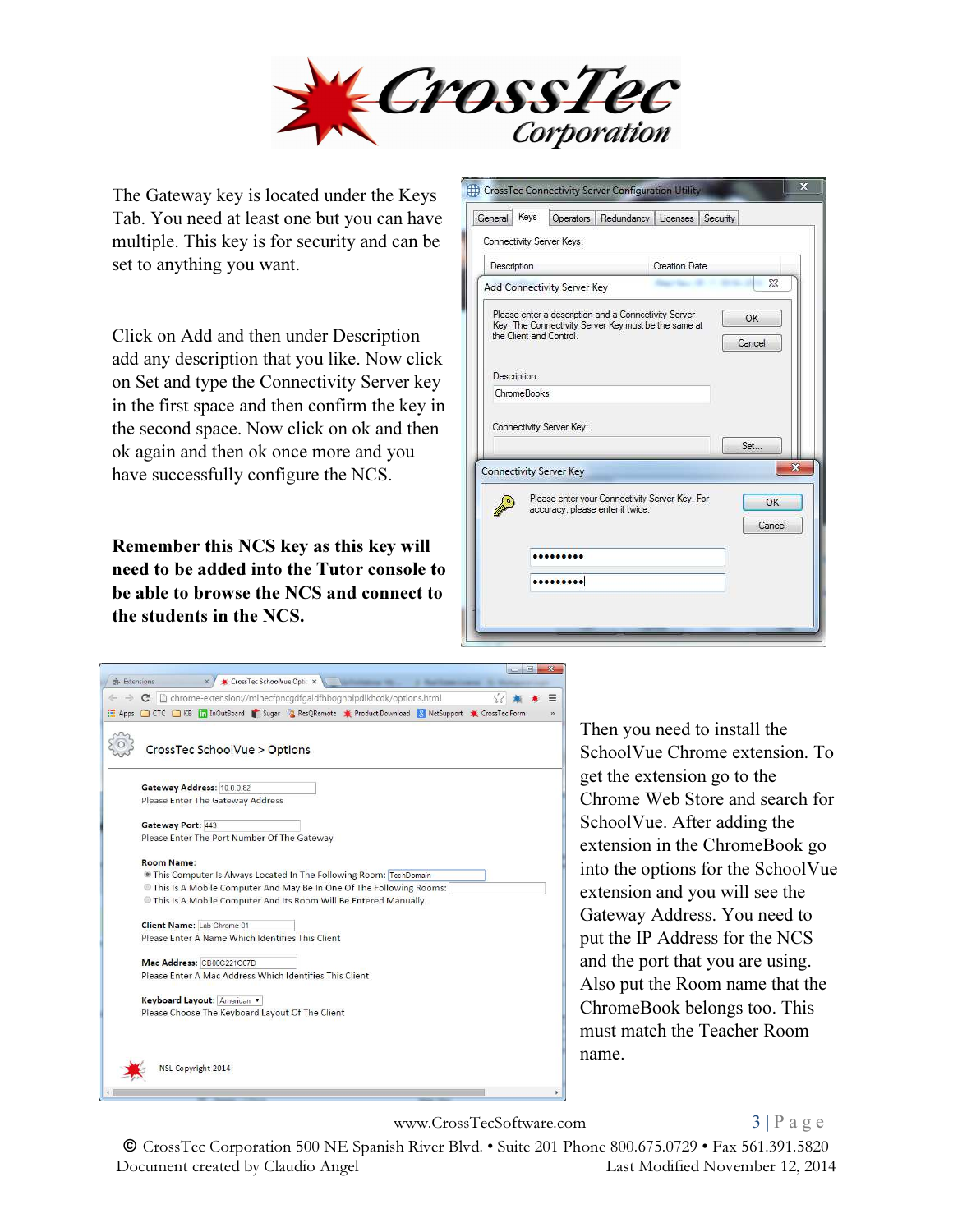



To confirm that the NCS is working properly, double click on the NCS located on the taskbar

Click on the clients tab. You should see the ChromeBook there.

If the ChromeBook is not there just go back into the ChromeBook extension and disable and enable the extension again and it should list it in the NCS now.

| File Help                                       |                                       |             |         |             |                                                        |
|-------------------------------------------------|---------------------------------------|-------------|---------|-------------|--------------------------------------------------------|
| 0 Agent(s) connected                            | 1 Client(s) connected (1 Web Clients) |             |         |             | (Web Clients: 0) Max. Clients: 23500<br>Max. Agents: 0 |
| Features E Clients E Active Sessions # Services |                                       |             |         |             |                                                        |
| Client                                          | IP Address                            | MAC Address | Channel | External IP | Security Ke                                            |
| CB-EA7ABF60                                     | >10.0.0.82                            | CB00EA7A    |         | 10.0.0.82   | WebSocket                                              |
|                                                 |                                       |             |         |             | OK                                                     |